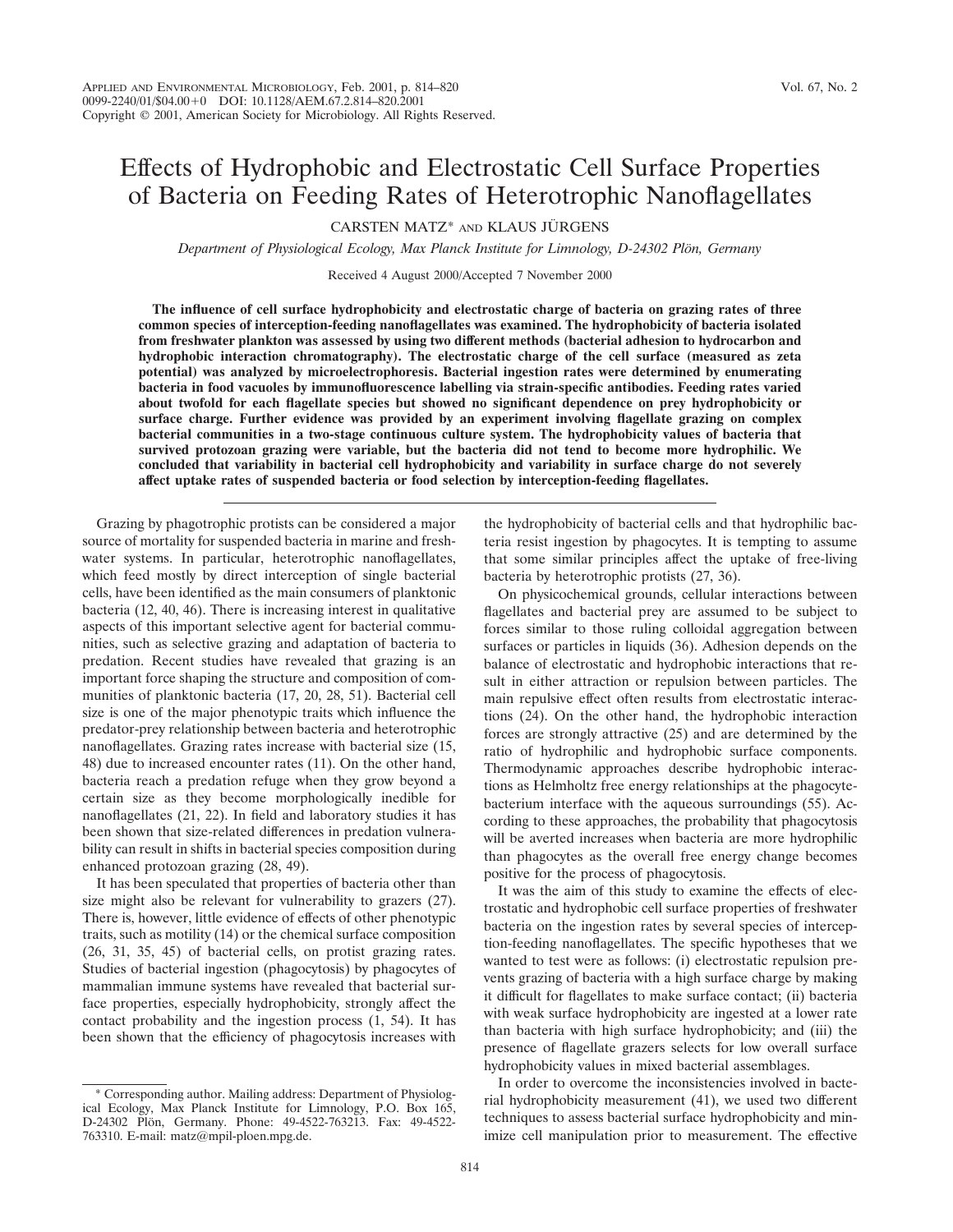charge of a bacterial surface was characterized by determining its zeta potential. In addition, precise measurement of bacterial ingestion rates was achieved by using an immunofluorescence technique which avoided any alteration of bacterial surface properties prior to ingestion.

#### **MATERIALS AND METHODS**

**Microorganisms and cultivation.** The three nanoflagellate species used in this study were *Bodo saltans, Spumella pudica*, and the mixotroph *Ochromonas* sp., all of which are known to be interception feeders of freely suspended bacteria. *B.* saltans was isolated from the plankton of a mesotrophic lake (Schöhsee in northern Germany), *S. pudica* CCAP 930/1 was obtained from the Culture Collection of Algae and Protozoa in Windermere, United Kingdom, and *Ochromonas* sp. was isolated from Lake Constance in southern Germany by D. Springmann. All flagellate stock cultures were maintained in WC medium (18) supplemented with wheat grain.

Forty-one bacterial strains were isolated from different chemostat systems by using inocula obtained from plankton samples from Schöhsee. Twenty-seven of these strains were isolated from a bacterium-flagellate chemostat, in which it was assumed that there was high selection pressure from flagellate grazing. Fourteen strains were isolated from C-limited chemostats without bacterial grazers, in which it was assumed that substrate competition was the main selective force (the strains were provided by K. Beck, Plön, Germany) (2). One strain (*Pseudomonas aeruginosa* SG81) was isolated from the biofilm of a technical water system (provided by J. Wingender, Duisburg, Germany) (16). All isolates were stored at 270°C until they were used for cultivation.

In order to assess cell surface hydrophobicity (CSH) and electrostatic charge, bacteria were first grown in nutrient broth medium for 24 h; then they were transferred to duplicate Erlenmeyer flasks containing WC medium plus 100 mg of glucose per liter and grown to the stationary phase. All cultures were incubated on an orbital shaker at 17°C. Two subsamples of each replicate culture were subjected to the bacterial adhesion to hydrocarbon (BATH) assay. The bacteria selected for ingestion experiments were monitored by using BATH and hydrophobic interaction chromatography (HIC) procedures simultaneously. The electrostatic net charge of the cell surface (measured as zeta potential) was determined for the same bacteria.

**BATH test.** The BATH assay was performed largely as described previously (43); however, the washing steps and centrifugation were omitted to avoid damaging cell surfaces (41). Briefly, 4 ml of a bacterial suspension  $(10^6$  to  $10^7$  cells  $ml^{-1}$ ) was vortexed with 1 ml of *n*-hexadecane for at least 2 min. The aqueous and hydrocarbon phases were allowed to separate for 15 min. One milliliter of the aqueous phase was sampled carefully with a Pasteur pipette and preserved with 2% formaldehyde. The concentration of cells left in the water phase was determined by epifluorescence microscopy using DAPI (4',6'-diamidino-2-phenylindole) staining (42). Hydrophobicity (expressed as a percentage) was calculated as follows:  $[(a - b)/a] \times 100$ , where *a* is the initial cell concentration in the aqueous phase and *b* is the cell concentration in the aqueous phase after partitioning. Duplicate samples from two parallel bacterial cultures were examined. For various bacterial strains, the precision of BATH values for the stationary growth phase was tested by using two subsamples and two replicate cultures. Growth experiments were repeated three times.

**HIC.** Generally following the technique developed by Smyth et al. (50), we filled Pasteur pipettes (diameter, 5 mm) plugged with glass wool with 1 ml of either Sepharose CL-4B (nonhydrophobic control) or octyl-Sepharose CL-4B (Pharmacia, Uppsala, Sweden) (hydrophobic). The resulting columns were washed with 8 ml of filter-sterilized WC medium, and replicates were used for each bacterial culture. Bacterial suspensions were diluted in WC medium to  $5 \times$  $10^7$  cells ml<sup>-1</sup>, and subsequently, 1 ml was applied to each column. The gels were eluted with 1 ml of phosphate-buffered saline, and the eluates were fixed with formalin. Direct DAPI cell counts were used to compute a relative HIC index as described by Clark et al. (7): HIC index =  $(N_{\text{Seph}} - N_{\text{Octyl}})/N_{\text{Seph}}$ , where  $N_{\text{Seph}}$ is the number of cells in eluates from the Sepharose column and  $N_{\text{Octyl}}$  is the number of cells in eluates from the octyl-Sepharose column.

**Determination of zeta potentials.** Zeta potentials of 14 bacterial strains were determined with a Zetasizer 3000 (Malvern Instruments Ltd., Malvern, United Kingdom), which measured electrophoretic mobility by laser Doppler velocimetry. Prior to the measurements, the Zetasizer 3000 was calibrated with a DTS5050 zeta potential standard (Malvern Instruments Ltd.). Measurements were made at a modulator frequency of 1,000 Hz at room temperature. Bacteria from stationary-phase cultures were suspended at a concentration of  $10<sup>6</sup>$  cells  $ml^{-1}$  in  $10^{-3}$  M KCl in order to avoid nonspecific adsorption of ions on cell surfaces. Samples were injected directly into the quartz capillary with 10-ml disposable syringes. Between sample measurements, 20 ml of a  $10^{-3}$  M KCl solution was passed through the capillary cell to rinse it. Electrophoretic mobilities were determined by obtaining five readings per replicate culture at the pH of the prepared bacterial suspension (pH 5.5  $\pm$  0.5) and were converted to zeta potential values by the Smoluchowski equation (24). The experimental reproducibility was tested three times with a randomly selected strain. After microelectrophoresis, bacterial suspensions were fixed with 2% formaldehyde and cell size and morphology were controlled by epifluorescence microscopy.

**Chemostat culture.** The three nanoflagellates were grown separately in the second stage of a two-stage chemostat system. The initial bacterial inoculum for the first stage originated from prefiltered (pore size,  $0.8 \mu m$ ) water from Schöhsee and was cultured in a 5-liter vessel on WC medium plus 10 mg of glucose per liter. The second stage consisted of three parallel 500-ml reactors, each containing one of the three nanoflagellate species, and was fed with the bacterial suspension from the first stage at a dilution rate of  $0.02 \; h^{-1}$ . Cell abundance and overall cell hydrophobicity were measured in all four reactors at 7-day intervals over a 6-week period. Hydrophobicity was monitored by the BATH procedure mentioned above.

**Ingestion experiments.** In order to test the effects of bacterial CSH and surface charge on flagellate feeding rates, 14 bacterial strains having comparable cell sizes within the flagellate prey spectrum, as well as a wide range of hydrophobicities and zeta potentials, were selected from a collection of 41 isolates. Polyclonal antibodies against these strains were developed by immunizing rabbits (Eurogentec, Herstal, Belgium).

Prior to the ingestion experiments, the bacterial strains were grown to the stationary phase (24 h), in which the bacterial cells were considered to be less variable in terms of hydrophobicity and size. The CSHs of these cultures were determined by the BATH assay and the HIC technique. Four bacterial strains representing the full range of BATH values and HIC indices available were tested to determine effects on flagellate feeding rates. Five-milliliter subsamples of the flagellate continuous culture were transferred to triplicate bottles, and the flagellates were then allowed to adapt to the experimental conditions for 5 h and to reduce the numbers of indigenous bacteria to less than  $10^6$  bacteria ml<sup>-1</sup>. The bacteria that were to be examined were added to a final concentration of  $10<sup>7</sup>$  cells  $ml^{-1}$  immediately after the CSH was measured. The flagellates were incubated for 15 min at room temperature and fixed with 5 ml of ice-cold glutaraldehyde (final concentration, 2%) (47). A control bottle was fixed before the bacterial suspension was added. The ingested bacteria in 100 flagellate cells per replicate were detected directly by using strain-specific antibodies as described for a modification of the protocol of Christoffersen et al. (6). Visualization was performed by binding of Cy3-conjugated goat anti-rabbit immunoglobulin G (Jackson ImmunoResearch Laboratories, West Grove, Pa.) and by nonspecific staining with DAPI. Bacterial cell sizes were measured by using DAPI-stained preparations and an automated image analysis system (SIS GmbH, Münster, Germany).

## **RESULTS**

**BATH and HIC assays.** A dual hydrophobicity assay, comprising the BATH assay and the HIC technique, was conducted with 14 bacterial strains. As determined by both methods, the CSH of the bacterial strains spanned a wide range; the values ranged from 1.6 to 97.0% on the BATH scale and from 0.039 to 0.922 for HIC indices (Fig. 1). The lack of a significant correlation between the hydrophobicity values obtained with the BATH assay and HIC  $(r = 0.21$  and  $P = 0.449)$  suggested that the data obtained by the two procedures should be treated independently. From each data set, two weakly hydrophobic bacterial strains and two strongly hydrophobic strains were selected for ingestion experiments. As determined by the BATH assay, 6% of the cells of strain KB12 and less than 2% of the strain CM20 cells adhered to the hydrocarbon; thus, these strains were the most hydrophilic bacterial strains in the set of strains used. In contrast, strains KB6 and SG81 were the most hydrophobic prey as more than 85% of the cells were retained by the hydrocarbons. The levels of hydrophobicity of strains KB12 and SG81 were confirmed by the HIC assay,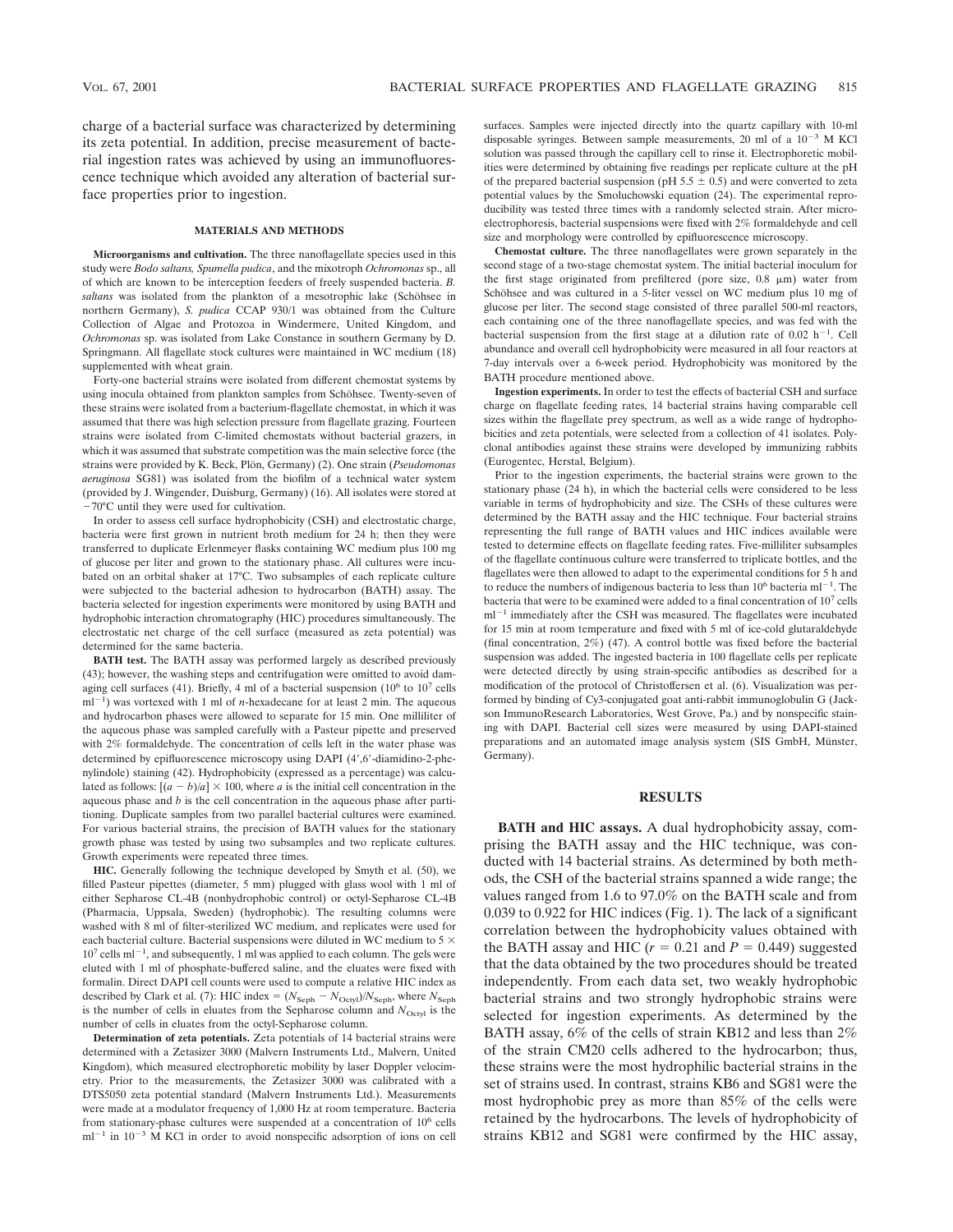

FIG. 1. Relationship between CSH assessed by the BATH assay  $(CSH<sub>BATH</sub>)$  and CSH assessed by the HIC technique  $(CSH<sub>HHC</sub>)$  for 14 freshwater bacterial isolates. All data points represent means based on duplicate measurements for two replicate cultures. The labeled data points are the data points for the four strains selected for ingestion experiments.

whereas strain KB6 was classified as rather hydrophobic and CM20 exhibited an intermediate value. The growth experiments were repeated for the four strains, and the results did not reveal significant variability in the CSH of any bacterial strain during the stationary phase ( $P \ge 0.646$ , as determined by *t* tests). The bacterial cell morphologies were within the range of those of particles that could be readily ingested by nanoflagellates; the cells were rod shaped with average lengths of 2.0  $\pm$  0.8  $\mu$ m for KB6, 2.1  $\pm$  0.8  $\mu$ m for KB12, 1.3  $\pm$  0.3  $\mu$ m for CM20, and  $1.8 \pm 0.6$  µm for SG81 (Table 1).

**Zeta potential.** The electrostatic surface charges (measured as zeta potentials) of the 14 bacterial strains also differed, ranging from 3.2 mV for strain KB9 to  $-36.1$  mV for KB12 (Table 1). The four strains used for the ingestion experiments

TABLE 1. Zeta potentials and cell volumes of 14 bacterial isolates measured in  $10^{-3}$  M KCl

| Bacterial<br>strain | Zeta<br>potential<br>$(mV)^a$ | Cell<br>vol<br>$(\mu m^3)^b$ |
|---------------------|-------------------------------|------------------------------|
| KB <sub>6</sub>     | $-23.4 \pm 1.63$              | $0.35 \pm 0.157$             |
| K <sub>B</sub> 9    | $3.2 \pm 0.71$                | $0.24 \pm 0.067$             |
| <b>KB10</b>         | $-25.7 \pm 1.34$              | $0.44 \pm 0.171$             |
| KB12                | $-36.1 \pm 2.76$              | $0.32 \pm 0.082$             |
| <b>KB16</b>         | $3.1 \pm 0.23$                | $0.12 \pm 0.049$             |
| KB <sub>20</sub>    | $-7.3 \pm 0.11$               | $0.26 \pm 0.057$             |
| <b>KB23</b>         | $-29.3 \pm 1.84$              | $0.29 \pm 0.071$             |
| KB27                | $-6.8 \pm 2.86$               | $0.52 \pm 0.230$             |
| <b>SG81</b>         | $-20.0 \pm 1.13$              | $0.32 \pm 0.081$             |
| <b>SG81R1</b>       | $-24.7 \pm 1.09$              | $0.23 \pm 0.085$             |
| CM10                | $-20.9 \pm 0.03$              | $0.29 \pm 0.058$             |
| CM20                | $-16.6 \pm 3.04$              | $0.26 \pm 0.057$             |
| CM28                | $-24.9 \pm 0.54$              | $0.17 \pm 0.051$             |
| MM1                 | $-15.6 \pm 1.13$              | $0.50 \pm 0.221$             |
|                     |                               |                              |

 $a$  Mean  $\pm$  standard deviation based on five measurements for duplicate cultures.<br>*b* Mean  $\pm$  standard deviation (*n*  $\geq$  100).

not only represented different categories of surface hydrophobicity but also covered a wide range of the zeta potential data set (from  $-16.6$  to  $-36.1$  mV), including the extremely negatively charged strain KB12. As the cell sizes of the four strains were similar, the zeta potentials were not corrected. Correlations between zeta potentials and the BATH test results  $(r =$  $-0.021$  and  $P = 0.942$ ) or the HIC assay results ( $r = -0.031$ ) and  $P = 0.917$ ) were not observed.

**Ingestion experiments.** The ingestion rates determined for the four bacterial strains varied from 11.3 to 24.5 bacteria flagellate<sup>-1</sup> h<sup>-1</sup> for *Ochromonas* sp., from 8.6 to 15.4 bacteria flagellate<sup> $-1$ </sup> h<sup> $-1$ </sup> for *S. pudica*, and from 3.2 to 8.1 bacteria flagellate<sup>-1</sup> h<sup>-1</sup> for *B. saltans* (Fig. 2A and C). The low feeding rates for *B. saltans* were probably due to the larger number of indigenous bacteria in the flagellate culture, which was two times higher than the numbers of indigenous bacteria in the *Ochromonas* and *Spumella* cultures. The flagellate species and the bacterial strains had significant effects on the ingestion rate  $(F = 299.27 \text{ and } P < 0.001 \text{ and } F = 49.41 \text{ and } P < 0.001,$ respectively, as determined by two-way analysis of variance). Clearance rates take into account slight variations in initial bacterial concentrations. *Ochromonas* sp. exhibited clearance rates between 1.6 and 4.4 nl flagellate<sup> $-1$ </sup> h<sup>-1</sup>, and *S. pudica* exhibited clearance rates between 1.2 and 3.7 nl flagellate<sup> $-1$ </sup>  $h^{-1}$ , whereas the values for *B. saltans* ranged from 0.5 to 0.9 nl flagellate<sup>-1</sup> h<sup>-1</sup> (Fig. 2B and D).

Due to the poor correlation of the results of the two CSH techniques, the ingestion rates measured were plotted independently for the two hydrophobicity measurements (Fig. 2). Pooled data for hydrophilic and hydrophobic strains from the BATH assay (Fig. 2A and B) revealed a significant difference only for ingestion rates and clearance rates of *Ochromonas* sp.  $(t = 2.789$  and  $P = 0.019$  and  $t = 2.391$  and  $P = 0.038$ , respectively, as determined by *t* tests). On the HIC index scale, bacterial prey were classified into three categories of CSH (Fig. 2C and D). For these three categories significant differences between feeding rates were not observed for any of the flagellate species.

A relationship between the net surface electrostatic charges of the four bacterial strains and the flagellate feeding rates was not evident. The ingestion and clearance rates obtained with the most negatively charged strain, strain KB12 (zeta potential,  $-36.6$  mV), did not differ significantly from the rates obtained with CM20 ( $-16.6$  mV) and SG81 ( $-20.0$  mV). The twofoldhigher feeding rates obtained with *Ochromonas* sp. and *S. pudica* on strain KB6 were not related to any of the surface parameters measured.

**Screening of bacterial isolates.** The CSHs of 27 strains isolated in the presence of high grazing pressure and 14 strains isolated in the absence of flagellate predators were determined in the stationary growth phase by the BATH assay. In both sets of strains a higher proportion of strongly hydrophobic bacterial strains was evident; the hydrophobicity values were 75.1%  $\pm$ 26.04% and 72.6%  $\pm$  28.16%, respectively. There was no significant dependence of CSH on the presence or absence of grazing in the original enrichment culture ( $t = 0.279$  and  $P =$ 0.782, as determined by *t* tests).

**Chemostat cultures.** In all chemostat vessels stable steadystate populations of bacteria and the flagellate species were established for at least a 5-week period (Fig. 3A). The CSH of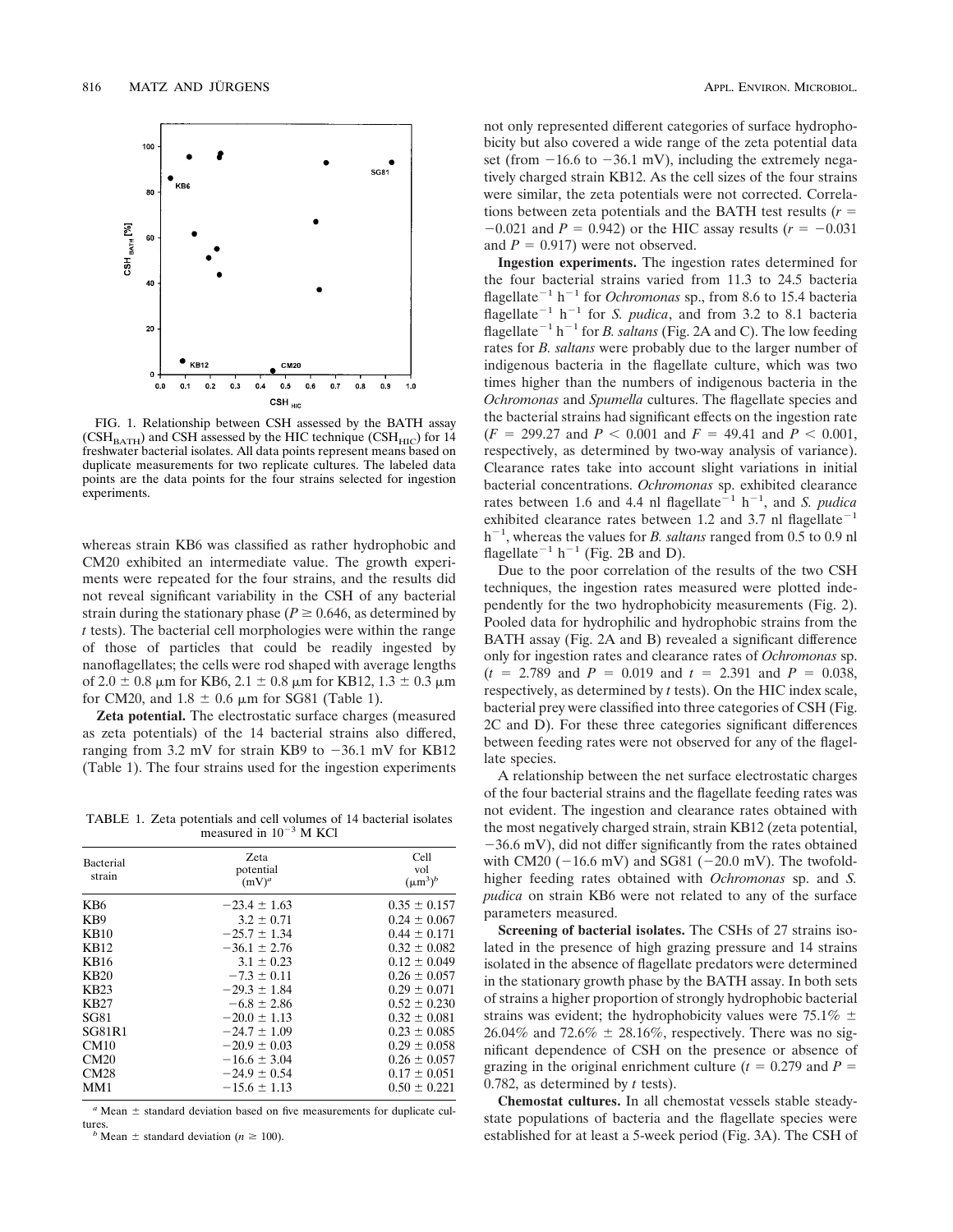

FIG. 2. Ingestion experiments: feeding rates of three bacterivorous flagellates on four bacterial strains having different CSHs as measured by the BATH assay (CSH<sub>BATH</sub>) (A and B) and the HIC assay (CSH<sub>HIC</sub>) (C and D). Bacterial strains KB6, KB12, CM20, and SG81 were classified into two CSH categories based on the BATH values (*low* and *high*) and into three CSH categories based on the HIC values (*low, medium*, and *high*). The ingestion and feeding rates are means based on 300 flagellate cells in three replicates. The error bars indicate standard deviations.

the bacterial community in the first-stage reservoir was compared with the CSH of the bacterial communities in the second stages with the flagellates *Ochromonas* sp., *S. pudica*, and *B. saltans*. CSH measurements provided no evidence that there was a shift towards a less hydrophobic bacterial community with any flagellate species (Fig. 3B). The CSHs of the bacterial communities were, however, rather variable in all reactors (coefficients of variation,  $>10\%$ ) and ranged from 20 to 75% during a 6-week period, but there was no significant trend. The mean hydrophobicities between the first and second stages did not differ significantly  $(F = 0.032$  and  $P = 0.861$ , as determined by two-way analysis of variance), and those between the parallel reactors of the second stage also did not differ significantly  $(F = 0.450$  and  $P = 0.721$ ). However, the coefficients of variation for the flagellate-containing reactors (27 to 40%) indicated that there was a broader range of hydrophobicities in a grazed bacterial community.

# **DISCUSSION**

**Methodological aspects.** Use of the BATH test and the HIC technique with subsamples of identical cultures revealed no consistent relationship between the two methods of CSH measurement. Although both procedures are most commonly employed to assess microbial CSH and both are thought to measure actual binding to hydrophobic ligands (52), a lack of correlation has been reported by other workers (9, 10, 13, 39, 52). Dillon et al. (9) and Van der Mei et al. (52) found better

correspondence between the tests when they were applied to closely related strains, which suggests that the assays may measure essentially different cell properties. Hence, general conclusions regarding the impact of CSH on biotic interactions should be drawn very carefully.

Similar to findings obtained with other bacteria (44), we found no clear relationship between CSH and electrostatic charge, which might have been due to the compensating effect of positively charged moieties on the cell surface.

**Flagellate grazing on bacteria with different surface properties.** The present study demonstrated that three common species of freshwater nanoflagellates fed on bacteria having very different physicochemical surface properties at comparable rates. Differences in the electrostatic surface charges of the bacteria did not influence the flagellate feeding rates. Moreover, we found no evidence that less hydrophobic bacteria are less vunerable to ingestion by flagellates. The twofold variation in the feeding rates for each flagellate species was related neither to CSH values measured by the BATH assay nor to the HIC index. Bacterial cell size did not influence the outcome.

Zeta potentials revealed that all of the test bacteria had negative net charges, and the values were within the range of values found for other bacterial isolates (13, 52). Lower ingestion rates for highly negatively charged particles were not observed. To date, this phenomenon has been described only by Hammer et al. (23), who compared the effects of artificial and natural food items with different surface charges on feeding rates of the heterotrophic dinoflagellate *Oxyrrhis marina*. The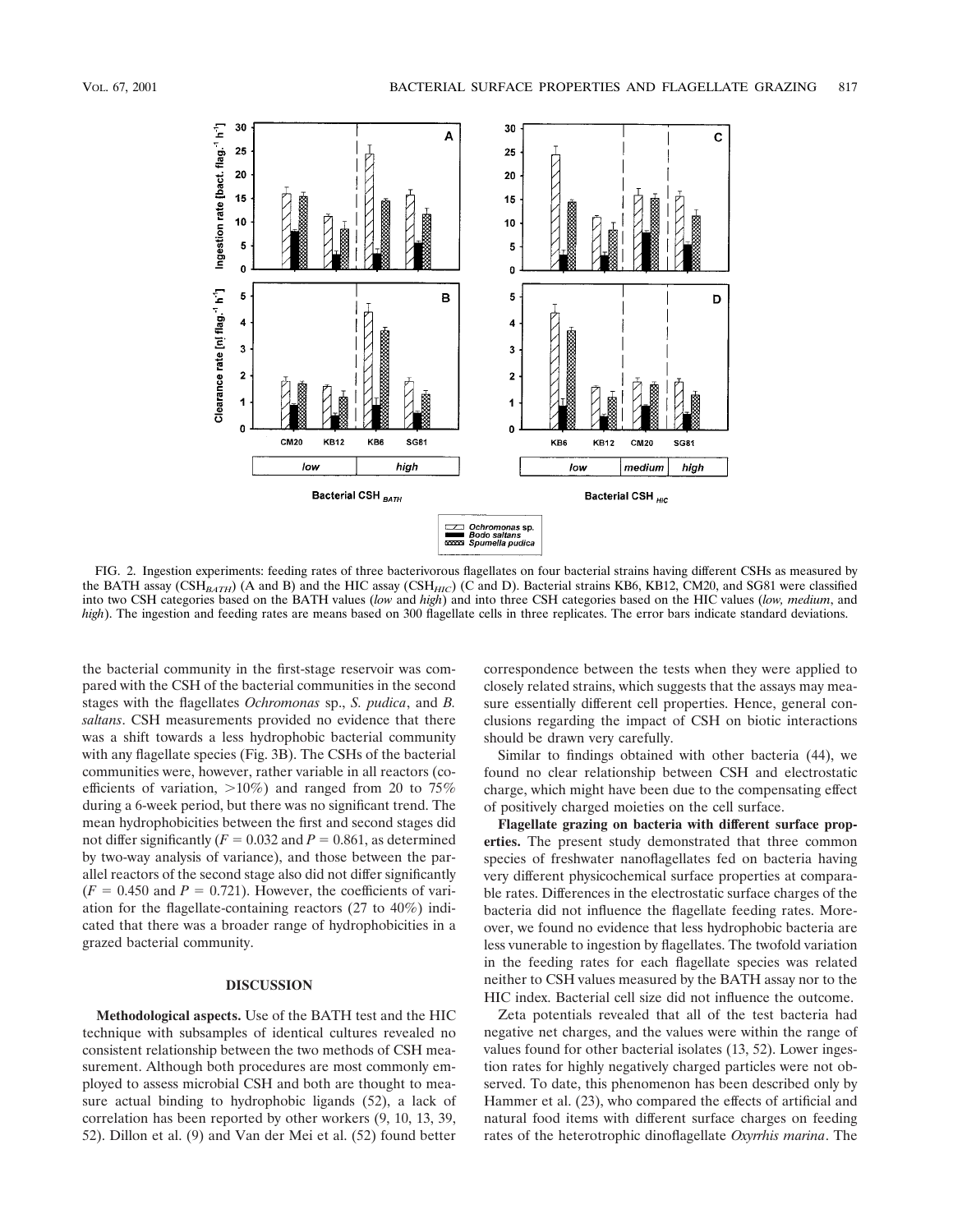

FIG. 3. Chemostat experiment: bacterial abundance (A) and overall CSH (B) in a two-stage chemostat (means  $\pm$  standard deviations). Bacteria in the first stage were cultured without flagellate grazers, and the second-stage vessels contained *B. saltans, Ochromonas* sp., or *S. pudica*. The hydrophobicity values are means based on duplicate measurements obtained by using the BATH assay.

zeta potentials of these particles, however, were probably outside the range found in bacteria.

Our findings on hydrophobic interactions do not seem to conform to data from studies on bacterial uptake by mammalian leukocytes (1, 54) nor to theoretical considerations concerning the underlying thermodynamic mechanism of nonspecific phagocytosis (36, 55), which suggest that more hydrophilic food items are discriminated. However, they are consistent with the study of Lock et al. (33), which showed that a hydrophilic strain of *Escherichia coli* resisted ingestion by leukocytes but not by amoebae. There are several factors that make comparisons of studies of different organisms more difficult. One major component determining the extent of bacterial ingestion is the balance between the relative surface tension of the phagocytic cell and the surface tensions of the bacteria and the suspending medium (1). For instance, bacteria exhibiting low CSH values still might be more hydrophobic than the flagellate cell surface, so that engulfment of these bacteria is thermodynamically favored. In addition, the plasticity of protozoan surface properties should be taken into consideration as a function of the physiological state or the life cycle. The ciliate *Paramecium caudatum* has been reported to alter its CSH during the early stage of reproduction (29). In our study, we assumed that the chemostat cultures of *B. saltans*, *S. pudica*, and *Ochromonas* sp. provided flagellate cells of constant CSH variability, although currently there is no technique available to measure CSH in flagellates. The fact that starved flagellates did not differ in bacterial CSH preferences from growing cells (Matz, unpublished data) indicates, however, that there is little variation in flagellate hydrophobicity.

Apart from merely thermodynamic considerations, attention also has to be paid to the different feeding types found in phagotrophic protists and in other phagocytic cells. Studies on the role of prey hydrophobicity in food selectivity (1, 19, 33, 37, 54) have revealed at least three different feeding types and have led to rather heterogeneous results. For example, Gurijala and Alexander (19) described better survival of highly hydrophobic bacteria in the presence of the ciliate *Tetrahymena thermophila*. Different feeding types may imply that there are profound differences in interaction forces between predator and prey. In *Spumella, Ochromonas*, and *Bodo* food capture is mediated by folding over at least one of the two flagella immediately after prey contact (4). Hence, it is conceivable that the contact and capture rate may depend not only on hydrophobic or electrostatic interaction forces but also on rather mechanical processes.

The observation that severe flagellate grazing in the second stage of the chemostat system did not result in a shift in the bacterial community towards lower levels of hydrophobicity also provided indirect evidence that CSH plays a minor role as a mechanism of resistance against flagellates. Higher coefficients of variation in flagellate treatments, however, reflected stronger community dynamics. Whether this variation is causally linked to factors other than grazing pressure, such as recycled nutrients (30, 32, 34), or to an increase in bacterial growth rates (53) remains unclear so far. A wide range of CSH was recorded for isolates from freshwater bacterioplankton, which is in accordance with studies of other aquatic habitats (8, 30) and might also explain the community scatter found in our chemostat culture. The mean CSH for bacterial isolates and chemostat data may provide evidence that the majority of freshwater bacteria are rather hydrophobic.

The study of Monger et al. (37) is the only investigation so far that has dealt with the impact of prey hydrophobicity in heterotrophic nanoflagellates. In addition to a positive correlation between clearance rates of the marine nanoflagellate *Paraphysomonas bandiensis* and the hydrophobicities of *Prochlorococcus* prey, these authors found a considerable scatter of clearance rates for *Prochlorococcus* cells exhibiting the same hydrophobicity. This indicates that *Prochlorococcus* cell size had an impact but might also have been the result of interfering cell surface properties that were not investigated. It has been shown that the use of surface hydrophobicity and zeta potential as overall cell surface parameters can mask substantial differences in the chemical compositions of cell surfaces (5, 38). Since chemically mediated prey selection has been observed in bacterivorous protists (3, 26, 31, 56), more specific selection behavior might account for the inconsistent findings for the role of CSH in protozoan-bacterium interactions.

In summary, our data provided no evidence that low surface hydrophobicity (or at least surface characteristics measured by the BATH and HIC methods) and highly negative zeta potentials of bacterial cells substantially reduce mortality due to interception-feeding freshwater flagellates. Since differences in bacterial CSH and electrostatic charge could not account for the variation in feeding rates, other factors, such as the specific surface composition, might be more important than nonspe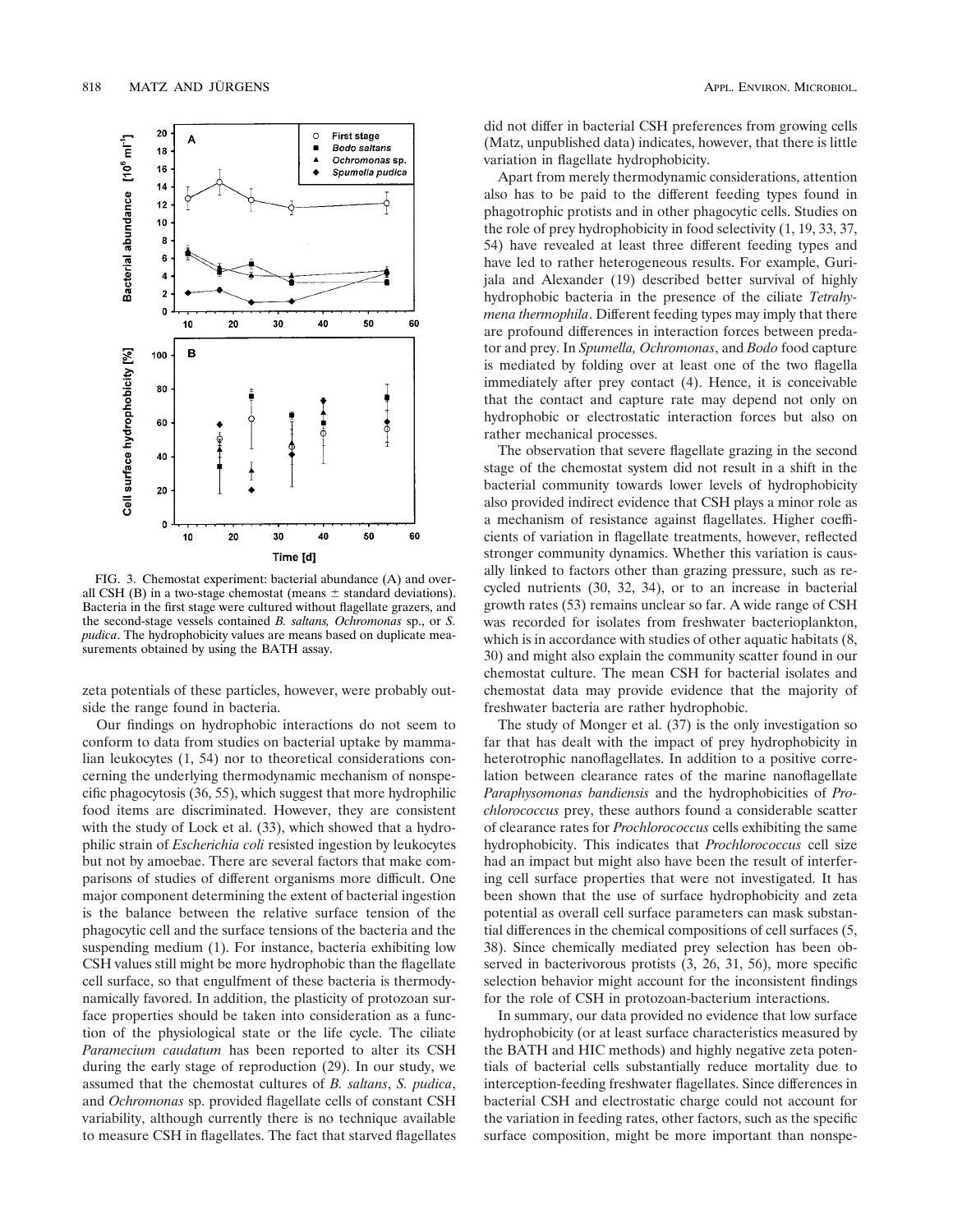cific hydrophobicity in determining food selection by bacterivorous flagellates and require further investigation.

### **ACKNOWLEDGMENTS**

This work was supported by grant Ju 367/2-1 from the Deutsche Forschungsgemeinschaft.

We thank Cordula Grüttner (micromod Partikeltechnologie GmbH, Rostock-Warnemünde, Germany) and Alessandra Montorro-Wilck for technical assistance during this study.

#### **REFERENCES**

- 1. **Absolom, D. R.** 1988. The role of bacterial hydrophobicity in infection: bacterial adhesion and phagocytic ingestion. Can. J. Microbiol. **34:**287–298.
- 2. Beck, K. 2000. Experimentelle Überprüfung der "Intermediate disturbance hypothesis" (Connell 1978) an Modell-Lebensgemeinschaften planktischer Bakterien. Ph.D. dissertation. University of Kiel, Kiel, Germany.
- 3. **Bennett, S. J., R. W. Sanders, and K. G. Porter.** 1988. Chemosensory responses of heterotrophic and mixotrophic flagellates to potential food sources. Bull. Mar. Sci. **43:**764–771.
- 4. **Boenigk, J., and H. Arndt.** 2000. Particle handling during interception feeding by four species of heterotrophic nanoflagellates. J. Eukaryot. Microbiol. **47:**350–358.
- 5. **Boonaert, C. J. P., and P. G. Rouxhet.** 2000. Surface of lactic acid bacteria: relationships between chemical composition and physicochemical properties. Appl. Environ. Microbiol. **66:**2548–2554.
- 6. **Christoffersen, K., O. Nybroe, K. Ju¨rgens, and M. Hansen.** 1997. Measurement of bacterivory by heterotrophic nanoflagellates using immunofluorescence labelling of ingested cells. Aquat. Microb. Ecol. **13:**127–134.
- 7. **Clark, W. B., M. D. Lane, J. E. Beem, S. L. Bragg, and T. T. Wheeler.** 1985. Relative hydrophobicities of *Actinomyces viscosus* and *Actinomyces naeslundii* strains and their adsorption to saliva-treated hydroxyapatite. Infect. Immun. **47:**730–736.
- 8. Dahlbäck, B., M. Hermansson, S. Kjelleberg, and B. Norkrans. 1981. The hydrophobicity of bacteria—an important factor in their initial adhesion at the air-water interface. Arch. Microbiol. **128:**267–270.
- 9. **Dillon, J. K., J. A. Fuerst, A. C. Hayward, and G. H. G. Davis.** 1986. A comparison of five methods for assaying bacterial hydrophobicity. J. Microbiol. Methods **6:**13–19.
- 10. **Donlon, B., and E. Collaran.** 1993. A comparison of different methods to determine the hydrophobicity of acetogenic bacteria. J. Microbiol. Methods **17:**27–37.
- 11. **Fenchel, T.** 1982. Ecology of heterotrophic microflagellates. I. Some important forms and their functional morphology. Mar. Ecol. Prog. Ser. **8:**211–223.
- 12. **Fenchel, T.** 1982. Ecology of heterotrophic microflagellates. IV. Quantitative occurrence and importance as bacterial consumers. Mar. Ecol. Prog. Ser. **9:**35–42.
- 13. **Gannon, J. T., V. B. Manilal, and M. Alexander.** 1991. Relationship between cell surface properties and transport of bacteria through soil. Appl. Environ. Microbiol. **57:**190–193.
- 14. **Gonza´lez, J. M., E. B. Sherr, and B. F. Sherr.** 1993. Differential feeding by marine flagellates on growing versus starving, and on motile versus nonmotile, bacterial prey. Mar. Ecol. Prog. Ser. **102:**257–267.
- 15. **Gonza´lez, J. M., E. B. Sherr, and B. F. Sherr.** 1990. Size-selective grazing on bacteria by natural assemblages of estuarine flagellates and ciliates. Appl. Environ. Microbiol. **56:**583–589.
- 16. Grobe, S., J. Wingender, and H. G. Trüper. 1995. Characterization of mucoid *Pseudomonas aeruginosa* strains isolated from technical water systems. J. Appl. Bacteriol. **79:**94–102.
- 17. Güde, H. 1989. The role of grazing on bacteria in plankton succession, p. 337–364. *In* U. Sommer (ed.), Plankton ecology: succession in plankton communities. Springer, Berlin, Germany.
- 18. **Guillard, R. R. L., and C. J. Lorenzen.** 1972. Yellow-green algae with chlorophyllide c. J. Phycol. **8:**10–14.
- 19. **Gurijala, K. R., and M. Alexander.** 1990. Effect of growth rate and hydrophobicity on bacteria surviving protozoan grazing. Appl. Environ. Microbiol. **56:**1631–1635.
- 20. Hahn, M. W., and M. G. Höfle. 1999. Flagellate predation on a bacterial model community: interplay of size-selective grazing, specific bacterial cell size, and bacterial community composition. Appl. Environ. Microbiol. **65:** 4863–4872.
- 21. **Hahn, M. W., and M. G. Höfle.** 1998. Grazing pressure by a bacterivorous flagellate reverses the relative abundance of *Comamonas acidovorans* PX54 and *Vibrio* strain CB5 in chemostat cocultures. Appl. Environ. Microbiol. **64:**1910–1918.
- 22. Hahn, M. W., E. R. B. Moore, and M. G. Höfle. 1999. Bacterial filament formation, a defense mechanism against flagellate grazing, is growth rate controlled in bacteria of different phyla. Appl. Environ. Microbiol. **65:**25–35.
- 23. Hammer, A., C. Grüttner, and R. Schumann. 1999. The effect of electrostatic charge of food particles on capture efficiency by *Oxyrrhis marina* Dujardin

(dinoflagellate). Protist **150:**375–382.

- 24. **Hunter, R. J.** 1993. Introduction to modern colloid science. Oxford University Press, Oxford, United Kingdom.
- 25. **Israelachvili, J. N., and P. M. McGuiggan.** 1988. Forces between surfaces in liquids. Science **241:**795–800.
- 26. **Jürgens, K., and W. R. De Mott.** 1995. Behavioral flexibility in prey selection by bacterivorous nanoflagellates. Limnol. Oceanogr. **40:**1503–1507.
- 27. **Jürgens, K., and H. Güde.** 1994. The potential importance of grazing-resistant bacteria in planktonic systems. Mar. Ecol. Prog. Ser. **112:**169–188.
- 28. **Ju¨rgens, K., J. Pernthaler, S. Schalla, and R. Amann.** 1999. Morphological and compositional changes in a planktonic bacterial community in response to enhanced protozoan grazing. Appl. Environ. Microbiol. **65:**1241–1250.
- 29. **Kitamura, A.** 1984. Evidence for an increase in the hydrophobicity of the cell surface during sexual interactions of *Paramecium*. Cell Struct. Funct. **9:**91– 95.
- 30. **Kjelleberg, S., and M. Hermansson.** 1984. Starvation-induced effects on bacterial surface characteristics. Appl. Environ. Microbiol. **48:**497–503.
- 31. **Landry, M. R., J. M. Lehner-Fournier, J. A. Sundstrom, L. Fagerness, and K. E. Selph.** 1991. Discrimination between living and heat-killed prey by a marine zooflagellate, *Paraphysomonas vestita* (Stokes). J. Exp. Mar. Biol. Ecol. **146:**139–151.
- 32. **Lemke, M. J., P. F. Churchill, and R. G. Wetzel.** 1995. Effect of substrate and cell surface hydrophobicity on phosphate utilization in bacteria. Appl. Environ. Microbiol. **61:**913–919.
- 33. Lock, R., L. Öhman, and C. Dahlgren. 1987. Phagocytic recognition mechanisms in human granulocytes and *Acanthamoeba castellani* using type 1 fimbriated *Escherichia coli* as phagocytic prey. FEMS Microbiol. Lett. **44:** 135–140.
- 34. **McEldowney, S., and M. Fletcher.** 1986. Effect of growth conditions and surface characteristics of aquatic bacteria on their attachment to solid surfaces. J. Gen. Microbiol. **132:**513–523.
- 35 **Mischke, U.** 1994. Influence of food quality and quantity on ingestion and growth rates of three omnivorous heterotrophic flagellates. Mar. Microb. Food Webs **8:**125–143.
- 36. **Monger, B. C., and M. R. Landry.** 1990. Direct-interception feeding by marine zooflagellates: the importance of surface and hydrodynamic forces. Mar. Ecol. Prog. Ser. **65:**123–140.
- 37. **Monger, B. C., M. R. Landry, and S. L. Brown.** 1999. Feeding selection of heterotrophic marine nanoflagellates based on the surface hydrophobicity of their picoplankton prey. Limnol. Oceanogr. **44:**1917–1927.
- 38. Mozes, N., A. J. Léonard, and P. G. Rouxhet. 1988. On the relations between the elemental surface composition of yeasts and bacteria and their charge and hydrophobicity. Biochim. Biophys. Acta **945:**324–334.
- 39. **Mozes, N., and P. G. Rouxhet.** 1987. Methods for measuring hydrophobicity of microorganisms. J. Microbiol. Methods **6:**99–112.
- 40. **Pace, M. L.** 1988. Bacterial mortality and the fate of bacterial production. Hydrobiologia **159:**41–49.
- 41. **Pembrey, R. S., K. C. Marshall, and R. P. Schneider.** 1999. Cell surface analysis techniques: what do cell preparation protocols do to cell surface properties? Appl. Environ. Microbiol. **65:**2877–2894.
- 42. **Porter, K. G., and Y. S. Feig.** 1980. The use of DAPI for identifying and counting aquatic microflora. Limnol. Oceanogr. **25:**943–948.
- Rosenberg, M. 1984. Bacterial adherence to hydrocarbons: a useful technique for studying cell surface hydrophobicity. FEMS Microbiol. Lett. **22:** 289–295.
- 44. **Rosenberg, M., and R. J. Doyle.** 1990. Microbial cell surface hydrophobicity: history, measurement, and significance, p. 1–37. *In* R. J. Doyle and M. Rosenberg (ed.), Microbial cell surface hydrophobicity. American Society for Microbiology, Washington, D.C.
- 45. **Sanders, R. W.** 1988. Feeding by *Cyclidium* sp. (Ciliophora, Scuticociliatida) on particles of different sizes and surface properties. Bull. Mar. Sci. **43:**446– 457.
- 46. **Sanders, R. W., D. A. Caron, and U.-G. Berninger.** 1992. Relationships between bacteria and heterotrophic nanoplankton in marine and fresh waters: an inter-system comparison. Mar. Ecol. Prog. Ser. **86:**1–14.
- 47. **Sanders, R. W., K. G. Porter, S. J. Bennett, and A. E. DeBiase.** 1989. Seasonal patterns of bacterivory by flagellates, cilliates, rotifers, and cladocerans in a freshwater plankton community. Limnol. Oceanogr. **34:**673–687.
- 48. Šimek, K., and T. H. Chrzanowski. 1992. Direct and indirect evidence of size-selective grazing on pelagic bacteria by freshwater nanoflagellates. Appl. Environ. Microbiol. **58:**3715–3720.
- 49. Šimek, K., J. Vrba, J. Pernthaler, T. Posch, P. Hartman, J. Nedoma, and R. **Psenner.** 1997. Morphological and compositional shifts in an experimental bacterial community influenced by protists with contrasting feeding modes. Appl. Environ. Microbiol. **63:**587–595.
- 50. Smyth, C. J., P. Jonsson, E. Olsson, O. Söderlind, S. Hjertén, and T. Wadström. 1978. Differences in hydrophobic surface characteristics of porcine enteropathogenic *Escherichia coli* with or without K88 antigen as revealed by hydrophobic interaction chromatography. Infect. Immun. **22:**462–472.
- 51. **Sommaruga, R., and R. Psenner.** 1995. Permanent presence of grazingresistant bacteria in a hypertrophic lake. Appl. Environ. Microbiol. **61:**3457– 3459.